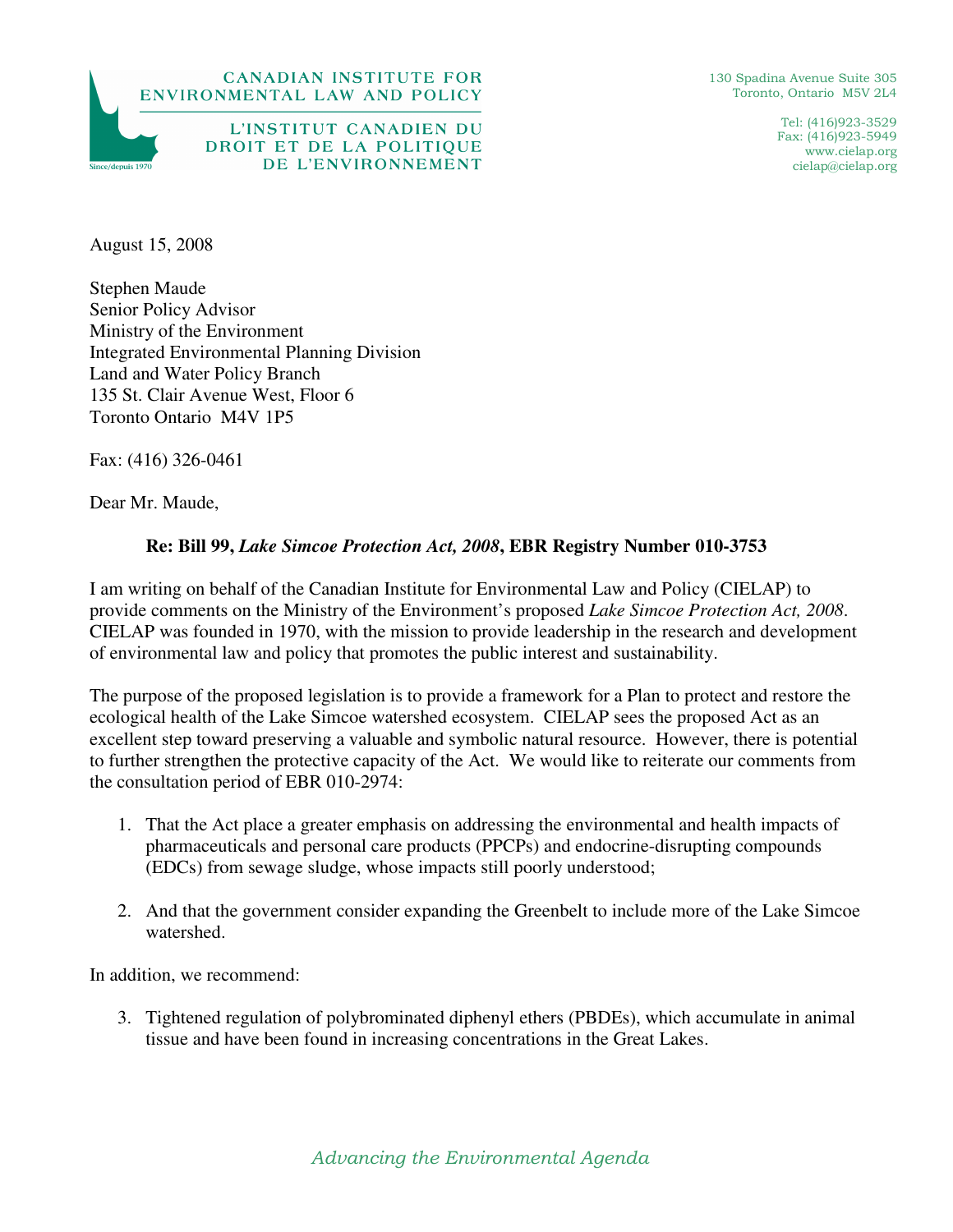## **1. Addressing environmental and health impacts of PPCPs and EDCs**

Although protecting human health is not stated explicitly in the purpose of the Act, promoting ecological health naturally promotes human health, since the latter is a subset of the former.

Section 4 indicates that the Act will "provide for ongoing scientific research and monitoring related to the ecological health of the Lake Simcoe watershed." The Act should specifically provide for increased research on the presence of emerging contaminants such as PPCPs and EDCs in Lake Simcoe.

In 2006, CIELAP released a report entitled *There is No "Away": Pharmaceuticals, Personal Care*  Products, and Endocrine-disrupting Substances: Emerging Contaminants Detected in Water, available at http://cielap.org/pdf/NoAway.pdf. This report highlights research showing that between 50% and 90% of the active ingredients in drugs, including antibiotics and endocrine-disrupting compounds (EDCs), are not absorbed by the human body but instead are excreted. Improper disposal of pharmaceuticals and personal care products (PPCPs) through municipal solid waste or sewage systems also occurs due to a lack of public awareness of their impacts. As a result there is a high concentration of contaminants from PPCPs found in sewage. While some of these contaminants may be removed from sewage sludge by wastewater treatment, many are not.

The Lake Simcoe Basin Wide Report of March 20, 2008 notes:

Lake Simcoe assimilates treated sewage treatment effluent from 14 Water Pollution Control Plants (WPCPs) but also is the drinking water supply for 6 communities in the Lake Simcoe basin which may represent a potential threat pending further research. Presently WPCPs do not treat their respective effluent specifically for the removal of PPCPs and EDCs. The effluent may therefore still contain PPCPs and EDCs among other potentially harmful chemicals. A cost effective technology to effectively remove these is presently not available. The release of treated sewage effluent that contains PPCPs has been identified by scientists as a potential risk to human health.

As a newly emerging area of research, there have not yet been standards proposed for pharmaceutical concentrations in sewage effluent or surface water. This creates difficulty in developing management control mechanisms or treatment alternatives for pharmaceuticals in sewage effluent. There has also been ongoing debate on the sampling methodologies, laboratory analysis and reporting thresholds for these parameters, further complicating an effective response to this issue at this time. The agencies, municipalities and researchers must remain diligent and closely monitor progress in this area and develop a strategy to respond, monitor and take action when necessary.

CIELAP's 2006 report highlights a number of recommendations, including the need to: review sewage sludge management practices in light of issues related to pharmaceuticals and resistant bacteria in water; phase out the use of antibiotics and of hormones as animal growth promoters and review the use of preventive antibiotics in animal feed; and increase research on municipal water treatment technologies that better remove pharmaceuticals and related compounds.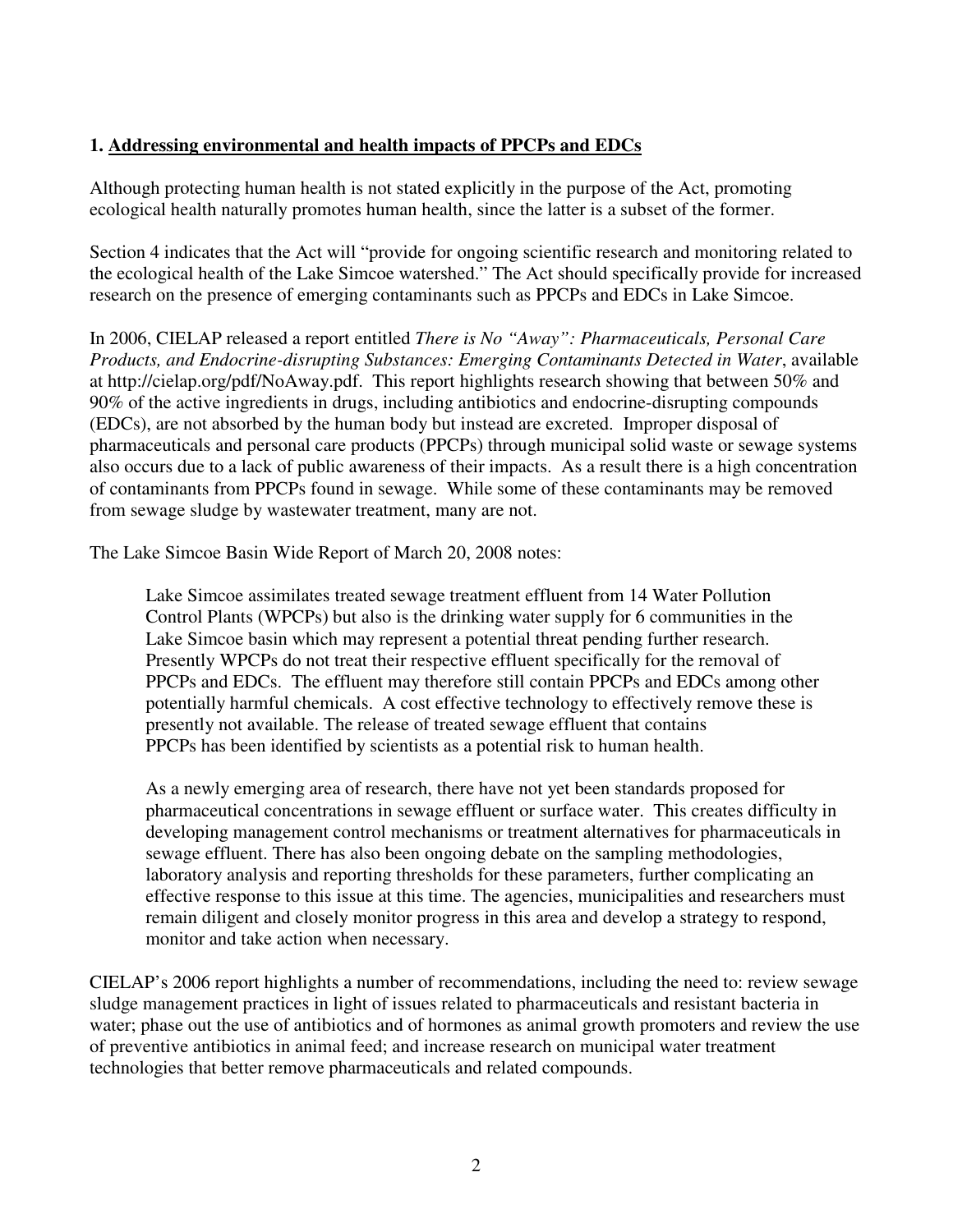Given the potential for PPCPs to pose a serious risk to the environment and to human health, it is important for the Ministry of the Environment to ensure that the strategy addresses and reduces the potential impacts on Lake Simcoe of contaminants in PPCPs and EDCs. The Act and Plan should provide a framework that will allow agencies, municipalities and researchers to conduct research and monitor progress on these contaminants, and develop a strategy to respond, monitor and take action.

## **2. Expanding the Greenbelt to include more of the Lake Simcoe watershed**

Another potential element in a Strategy to protect Lake Simcoe could be its inclusion under the *Greenbelt Act*. While some of the land adjacent to Lake Simcoe is protected as part of the Greenbelt surrounding Toronto, other areas such as in Simcoe County were not included. The likelihood of continued urban expansion in these areas will further threaten the water quality and health of Lake Simcoe by ensuring additional pressure on its waters and ecosystem. Inclusion of more areas of the Lake Simcoe watershed within the *Greenbelt Act* would ensure increased protection, offering the dual benefit of curbing leapfrog development and reducing the possibility of future pollution in the Lake.

In April 2008, CIELAP published a comparative study of five other greenbelts in Europe and North America, entitled *Ontario's Greenbelt in an International Context*, and available at http://cielap.org/pdf/GreenbeltInternationalContext.pdf. One of the primary recommendations in this report is that efforts be made to grow the Greenbelt in size in response to the threat of leapfrog development. As part of the Strategy to protect Lake Simcoe, the Ontario government should consider expanding the Greenbelt to include more of the lands adjacent to Lake Simcoe.

## **3. Increased control of PBDEs entering Lake Simcoe**

In 2008, CIELAP published a paper entitled *An overview of policies for managing polybrominated diphenyl ethers (PBDEs) in the Great Lakes basin*, which can be accessed through http://www.cielap.org/pubcentre.html. The report notes that these flame retardants, which enter the environment through improper disposal of paint, furniture, and electronics containing the substances, are being found in increasing concentrations in the Great Lakes basin. Because they are fat soluble, they bioaccumulate in animal tissues and persist in greater concentrations as they move up the food chain. Scientific research indicates that they may be particularly hazardous to developmental and reproductive health.

The currently proposed Canadian federal regulations on PBDEs have been criticized as having little practical economic or environmental impact. No restrictions on the only class of PBDEs currently in wide use (decaBDE) have been proposed, although the Proposed Risk Management Strategy for PBDEs outlines the development of approaches to minimize decaBDE emissions, in consultation with various stakeholders. The approaches appear primarily voluntary and have not, as of yet, been implemented.

The proposed *Lake Simcoe Protection Act, 2008* would provide an excellent opportunity to move ahead on reducing the environmental presence of PDBEs. Controlling their release into Lake Simcoe could be a beneficial part of the Act's overall protection strategy. At the very least, consistent monitoring of PBDE levels in the lake would help to increase pressure on stronger regulation at the federal level.